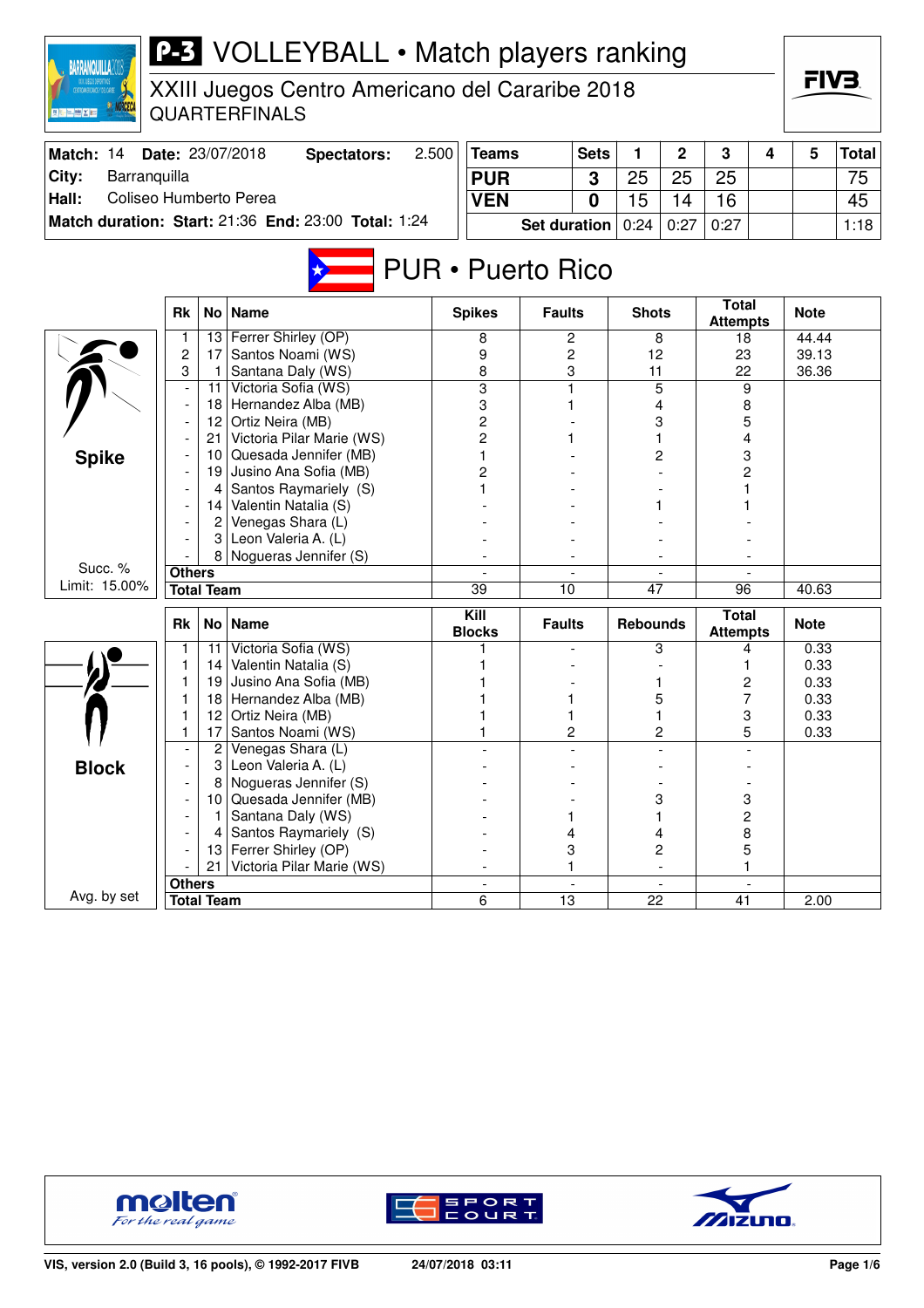| <b>BARRANQUILLA?</b>            |                                  |                   | <b>P-3</b> VOLLEYBALL • Match players ranking                           |       |                                             |                     |                |                             |                          |                                             |   |              |              |
|---------------------------------|----------------------------------|-------------------|-------------------------------------------------------------------------|-------|---------------------------------------------|---------------------|----------------|-----------------------------|--------------------------|---------------------------------------------|---|--------------|--------------|
| <b>B 市上電 X mm</b>               |                                  |                   | XXIII Juegos Centro Americano del Cararibe 2018<br><b>QUARTERFINALS</b> |       |                                             |                     |                |                             |                          |                                             |   | FIV3         |              |
| Match: 14                       |                                  |                   | Date: 23/07/2018<br><b>Spectators:</b>                                  | 2.500 | <b>Teams</b>                                |                     | <b>Sets</b>    | 1                           | 2                        | 3                                           | 4 | 5            | <b>Total</b> |
| Barranquilla<br>City:           |                                  |                   |                                                                         |       | <b>PUR</b>                                  |                     | 3              | 25                          | 25                       | 25                                          |   |              | 75           |
| Coliseo Humberto Perea<br>Hall: |                                  |                   |                                                                         |       | <b>VEN</b>                                  |                     | 0              | 15                          | 14                       | 16                                          |   |              | 45           |
|                                 |                                  |                   | Match duration: Start: 21:36 End: 23:00 Total: 1:24                     |       |                                             | <b>Set duration</b> |                | 0:24                        | 0:27                     | 0:27                                        |   |              | 1:18         |
|                                 |                                  |                   |                                                                         |       |                                             |                     |                |                             |                          |                                             |   |              |              |
|                                 |                                  |                   |                                                                         |       | <b>PUR • Puerto Rico</b>                    |                     |                |                             |                          |                                             |   |              |              |
|                                 | <b>Rk</b>                        |                   | No   Name                                                               |       | Aces                                        | <b>Faults</b>       |                | <b>Serve</b><br><b>Hits</b> |                          | <b>Total</b><br><b>Attempts</b>             |   | <b>Note</b>  |              |
|                                 | 1                                | 17                | Santos Noami (WS)                                                       |       | 4                                           |                     |                | 12                          |                          | 17                                          |   | 1.33         |              |
|                                 | $\overline{c}$                   | 8                 | Nogueras Jennifer (S)<br>Valentin Natalia (S)                           |       |                                             |                     |                | 2                           |                          | 3                                           |   | 0.33         |              |
|                                 | $\overline{c}$<br>$\overline{c}$ | 14<br>4           | Santos Raymariely (S)                                                   |       |                                             | 2                   |                | 5<br>8                      |                          | 6<br>11                                     |   | 0.33<br>0.33 |              |
|                                 | $\overline{c}$                   |                   | 18 Hernandez Alba (MB)                                                  |       |                                             | 2                   |                |                             | 8                        | 11                                          |   | 0.33         |              |
|                                 |                                  |                   | 2 Venegas Shara (L)                                                     |       |                                             |                     |                |                             |                          |                                             |   |              |              |
|                                 |                                  | 3                 | Leon Valeria A. (L)                                                     |       |                                             |                     |                |                             |                          |                                             |   |              |              |
| <b>Serve</b>                    |                                  |                   | 10 Quesada Jennifer (MB)                                                |       |                                             |                     |                |                             |                          |                                             |   |              |              |
|                                 |                                  |                   | 11 Victoria Sofia (WS)                                                  |       |                                             |                     |                |                             |                          |                                             |   |              |              |
|                                 |                                  |                   | 12 Ortiz Neira (MB)                                                     |       |                                             |                     |                |                             | 2                        | 2                                           |   |              |              |
|                                 |                                  |                   | 13 Ferrer Shirley (OP)                                                  |       |                                             |                     |                |                             |                          | 7                                           |   |              |              |
|                                 |                                  | 21                | Victoria Pilar Marie (WS)<br>Santana Daly (WS)                          |       |                                             |                     |                |                             |                          |                                             |   |              |              |
|                                 |                                  |                   | 19 Jusino Ana Sofia (MB)                                                |       |                                             |                     |                |                             | 4                        | 8<br>5                                      |   |              |              |
|                                 | <b>Others</b>                    |                   |                                                                         |       |                                             |                     |                |                             |                          |                                             |   |              |              |
| Avg. by set                     |                                  | <b>Total Team</b> |                                                                         |       | 8                                           | $\overline{7}$      |                | $\overline{57}$             |                          | $\overline{72}$                             |   | 2.67         |              |
| <b>Team</b>                     |                                  |                   | Opponent errors & Team faults                                           |       | 22                                          | $\overline{2}$      |                |                             |                          | 24                                          |   |              |              |
|                                 | <b>Rk</b>                        |                   | No   Name                                                               |       | <b>Digs</b>                                 | <b>Faults</b>       |                | <b>Receptions</b>           |                          | <b>Total</b><br><b>Attempts</b>             |   | <b>Note</b>  |              |
|                                 | 1                                |                   | Santana Daly (WS)                                                       |       | 8                                           | 2                   |                |                             | 7                        | 17                                          |   | 2.67         |              |
|                                 | $\overline{c}$                   |                   | 13 Ferrer Shirley (OP)                                                  |       | 7                                           | 1                   |                | 8                           |                          | 16                                          |   | 2.33         |              |
|                                 | 3                                | 2                 | Venegas Shara (L)                                                       |       | 6                                           |                     |                | 6                           |                          | 12                                          |   | 2.00         |              |
|                                 | 4                                | 17                | Santos Noami (WS)                                                       |       | 5                                           | 1                   |                | 13                          |                          | 19                                          |   | 1.67         |              |
|                                 | 5<br>6                           | 14<br>21          | Valentin Natalia (S)<br>Victoria Pilar Marie (WS)                       |       | 3<br>2                                      | $\overline{c}$      |                |                             | 2                        | $\overline{7}$<br>$\overline{\mathbf{c}}$   |   | 1.00<br>0.67 |              |
|                                 | 6                                | 4                 | Santos Raymariely (S)                                                   |       | $\overline{c}$                              | 1                   |                |                             | 3                        | 6                                           |   | 0.67         |              |
| <b>Dig</b>                      | 8                                | 8                 | Nogueras Jennifer (S)                                                   |       | 1                                           |                     |                |                             |                          | 1                                           |   | 0.33         |              |
|                                 | 8                                | 11                | Victoria Sofia (WS)                                                     |       | 1                                           | 1                   |                |                             |                          | 2                                           |   | 0.33         |              |
|                                 |                                  | $\mathbf{3}$      | Leon Valeria A. (L)                                                     |       |                                             |                     |                |                             | $\blacksquare$           |                                             |   |              |              |
|                                 |                                  | 12                | Ortiz Neira (MB)                                                        |       |                                             |                     |                |                             | 1.                       | 1                                           |   |              |              |
|                                 |                                  | 19                | Jusino Ana Sofia (MB)                                                   |       |                                             |                     |                |                             |                          |                                             |   |              |              |
|                                 |                                  | 18                | Hernandez Alba (MB)                                                     |       |                                             | 3                   |                |                             | 3                        | 6                                           |   |              |              |
|                                 |                                  | 10 <sup>1</sup>   | Quesada Jennifer (MB)                                                   |       |                                             | 1                   |                |                             |                          | 1                                           |   |              |              |
| Avg. by set                     | <b>Others</b>                    |                   |                                                                         |       | $\overline{\phantom{a}}$<br>$\overline{35}$ | $\overline{12}$     | $\blacksquare$ | 43                          | $\overline{\phantom{a}}$ | $\overline{\phantom{a}}$<br>$\overline{90}$ |   | 11.67        |              |
|                                 |                                  | <b>Total Team</b> |                                                                         |       |                                             |                     |                |                             |                          |                                             |   |              |              |





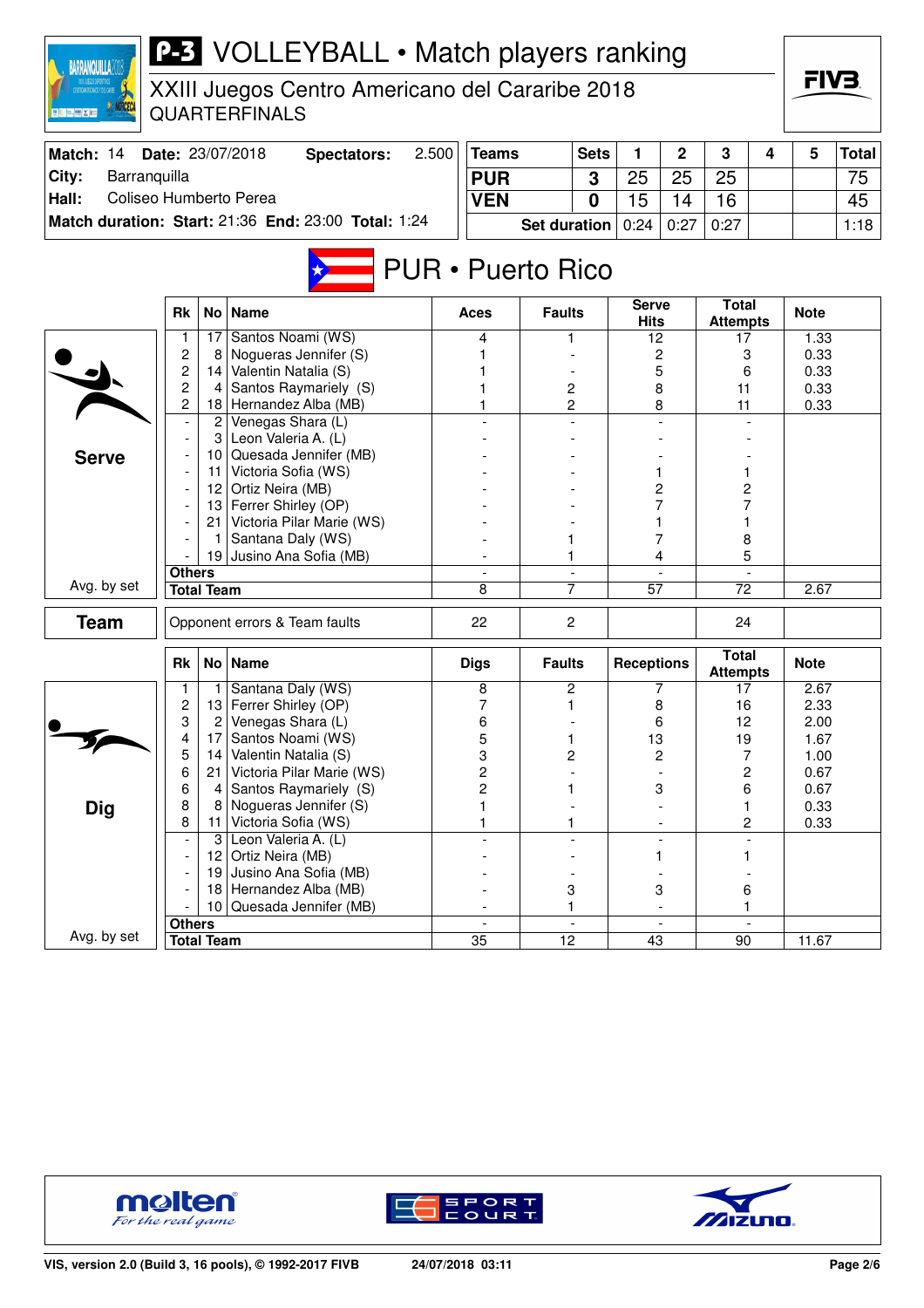| <b>BARRANQUILLA201</b><br><b>夏阳 三 幽 区 西</b> |                   |                 | <b>P-3</b> VOLLEYBALL • Match players ranking<br>XXIII Juegos Centro Americano del Cararibe 2018<br><b>QUARTERFINALS</b> |       |                               |                          |             |                                   |                |                                 |   | FIV3.        |              |
|---------------------------------------------|-------------------|-----------------|--------------------------------------------------------------------------------------------------------------------------|-------|-------------------------------|--------------------------|-------------|-----------------------------------|----------------|---------------------------------|---|--------------|--------------|
| Match: 14                                   |                   |                 | Date: 23/07/2018<br><b>Spectators:</b>                                                                                   | 2.500 | <b>Teams</b>                  |                          | <b>Sets</b> | 1                                 | 2              | 3                               | 4 | 5            | <b>Total</b> |
| City:<br>Barranquilla                       |                   |                 |                                                                                                                          |       | <b>PUR</b>                    |                          | 3           | 25                                | 25             | 25                              |   |              | 75           |
| Coliseo Humberto Perea<br>Hall:             |                   |                 |                                                                                                                          |       | <b>VEN</b>                    |                          | $\bf{0}$    | 15                                | 14             | 16                              |   |              | 45           |
|                                             |                   |                 | Match duration: Start: 21:36 End: 23:00 Total: 1:24                                                                      |       |                               |                          |             | 0:24                              | 0:27           | 0:27                            |   |              | 1:18         |
|                                             |                   |                 |                                                                                                                          |       |                               | <b>Set duration</b>      |             |                                   |                |                                 |   |              |              |
|                                             |                   |                 |                                                                                                                          |       | <b>PUR • Puerto Rico</b>      |                          |             |                                   |                |                                 |   |              |              |
|                                             | <b>Rk</b>         |                 | No   Name                                                                                                                |       | <b>Running</b><br><b>Sets</b> | <b>Faults</b>            |             | <b>Still</b><br><b>Sets</b>       |                | <b>Total</b><br><b>Attempts</b> |   | <b>Note</b>  |              |
|                                             | 1.                | 4               | Santos Raymariely (S)                                                                                                    |       | 22                            |                          |             | 31                                |                | 53                              |   | 7.33         |              |
|                                             | 2<br>3            | 14  <br>-1      | Valentin Natalia (S)<br>Santana Daly (WS)                                                                                |       | 7                             |                          |             | 15                                |                | 22<br>1                         |   | 2.33<br>0.33 |              |
|                                             | 3                 | 11              | Victoria Sofia (WS)                                                                                                      |       |                               |                          |             |                                   |                |                                 |   | 0.33         |              |
|                                             |                   | $\overline{2}$  | Venegas Shara (L)                                                                                                        |       |                               |                          |             |                                   | 7              |                                 |   |              |              |
|                                             |                   | 3               | Leon Valeria A. (L)                                                                                                      |       |                               |                          |             |                                   |                |                                 |   |              |              |
|                                             |                   | 8               | Nogueras Jennifer (S)                                                                                                    |       |                               |                          |             |                                   |                |                                 |   |              |              |
| <b>Set</b>                                  |                   |                 | 10 Quesada Jennifer (MB)                                                                                                 |       |                               |                          |             |                                   |                |                                 |   |              |              |
|                                             |                   | 12 <sub>2</sub> | Ortiz Neira (MB)                                                                                                         |       |                               |                          |             |                                   |                |                                 |   |              |              |
|                                             |                   |                 | 13 Ferrer Shirley (OP)                                                                                                   |       |                               |                          |             |                                   |                |                                 |   |              |              |
|                                             |                   | 17              | Santos Noami (WS)<br>18 Hernandez Alba (MB)                                                                              |       |                               |                          |             |                                   | 2              | 2                               |   |              |              |
|                                             |                   | 19              | Jusino Ana Sofia (MB)                                                                                                    |       |                               |                          |             |                                   |                |                                 |   |              |              |
|                                             |                   | 21              | Victoria Pilar Marie (WS)                                                                                                |       |                               |                          |             |                                   |                |                                 |   |              |              |
|                                             | <b>Others</b>     |                 |                                                                                                                          |       |                               | $\overline{\phantom{0}}$ |             |                                   |                |                                 |   |              |              |
| Avg. by set                                 | <b>Total Team</b> |                 |                                                                                                                          |       | $\overline{31}$               |                          |             | $\overline{58}$                   |                | 89                              |   | 10.33        |              |
|                                             | <b>Rk</b>         |                 | No   Name                                                                                                                |       | <b>Excellents</b>             | <b>Faults</b>            |             | <b>Serve</b><br><b>Receptions</b> |                | <b>Total</b><br><b>Attempts</b> |   | <b>Note</b>  |              |
|                                             | 1                 | 2               | Venegas Shara (L)                                                                                                        |       | 6                             |                          |             |                                   | 4              | 10                              |   | 60.00        |              |
|                                             | $\overline{2}$    |                 | 17 Santos Noami (WS)                                                                                                     |       | 10                            | 1                        |             | 10                                |                | 21                              |   | 42.86        |              |
|                                             |                   | 1.              | Santana Daly (WS)                                                                                                        |       | 6                             |                          |             |                                   | $\overline{c}$ | 8                               |   |              |              |
|                                             |                   |                 | Santos Raymariely (S)                                                                                                    |       |                               |                          |             |                                   |                |                                 |   |              |              |
|                                             |                   | 11              | Victoria Sofia (WS)                                                                                                      |       | 1                             |                          |             |                                   |                |                                 |   |              |              |
|                                             |                   |                 | 3 Leon Valeria A. (L)<br>Nogueras Jennifer (S)                                                                           |       |                               |                          |             |                                   |                |                                 |   |              |              |
|                                             |                   | 8<br>10         | Quesada Jennifer (MB)                                                                                                    |       |                               |                          |             |                                   |                |                                 |   |              |              |
| <b>Reception</b>                            |                   | 12 <sup>2</sup> | Ortiz Neira (MB)                                                                                                         |       |                               |                          |             |                                   |                |                                 |   |              |              |
|                                             |                   | 13              | Ferrer Shirley (OP)                                                                                                      |       |                               |                          |             |                                   |                |                                 |   |              |              |
|                                             |                   | 14              | Valentin Natalia (S)                                                                                                     |       |                               |                          |             |                                   |                |                                 |   |              |              |
|                                             |                   | 18              | Hernandez Alba (MB)                                                                                                      |       |                               |                          |             |                                   |                |                                 |   |              |              |
|                                             |                   | 19              | Jusino Ana Sofia (MB)                                                                                                    |       |                               |                          |             |                                   |                |                                 |   |              |              |
| Eff. %                                      |                   | 21              | Victoria Pilar Marie (WS)                                                                                                |       |                               |                          |             |                                   |                |                                 |   |              |              |
| Limit: 20.00%                               | <b>Others</b>     |                 |                                                                                                                          |       |                               | $\overline{\phantom{0}}$ |             |                                   |                |                                 |   |              |              |
|                                             | <b>Total Team</b> |                 |                                                                                                                          |       | 23                            | 1                        |             | 17                                |                | 41                              |   | 53.66        |              |





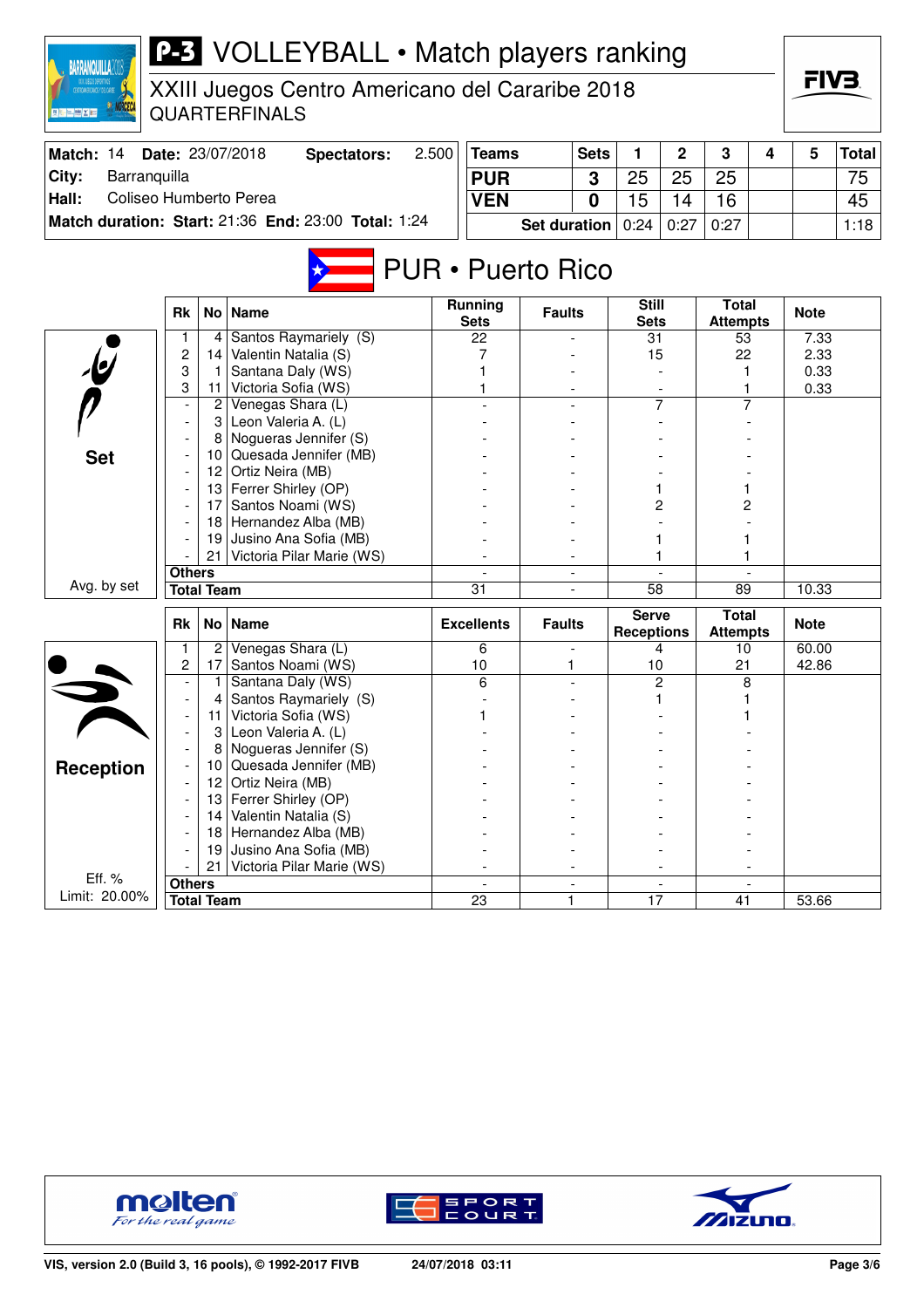| 海行 直接 以前                        |                     |                                  | XXIII Juegos Centro Americano del Cararibe 2018<br><b>QUARTERFINALS</b>                                              |       |                       |                                  |              |                 |                  |                                 |   | FIV3.          |              |
|---------------------------------|---------------------|----------------------------------|----------------------------------------------------------------------------------------------------------------------|-------|-----------------------|----------------------------------|--------------|-----------------|------------------|---------------------------------|---|----------------|--------------|
| Match: 14                       |                     |                                  | Date: 23/07/2018<br><b>Spectators:</b>                                                                               | 2.500 | <b>Teams</b>          |                                  | <b>Sets</b>  | 1               | $\overline{2}$   | 3                               | 4 | 5              | <b>Total</b> |
| City:<br>Barranquilla           |                     |                                  |                                                                                                                      |       | <b>PUR</b>            |                                  | 3            | 25              | 25               | 25                              |   |                | 75           |
| Coliseo Humberto Perea<br>Hall: |                     |                                  |                                                                                                                      |       | <b>VEN</b>            |                                  | $\mathbf{0}$ | 15              | 14               | 16                              |   |                | 45           |
|                                 |                     |                                  | Match duration: Start: 21:36 End: 23:00 Total: 1:24                                                                  |       |                       | <b>Set duration</b>              |              | 0:24            | 0:27             | 0:27                            |   |                | 1:18         |
|                                 | <b>Rk</b>           |                                  | $x^{x^{x^{x}}+x}$<br>No   Name                                                                                       |       | <b>Spikes</b>         | VEN • Venezuela<br><b>Faults</b> |              | <b>Shots</b>    |                  | <b>Total</b><br><b>Attempts</b> |   | <b>Note</b>    |              |
|                                 | 1<br>$\overline{c}$ | 6<br>11                          | Chourios Iberia (WS)<br>Valdez Pol Nelmaira (WS)                                                                     |       | 7<br>8                | 6<br>4                           |              | 13<br>28        |                  | 26<br>40                        |   | 26.92<br>20.00 |              |
|                                 |                     | 1.<br>8<br>4                     | Serrano Meriyen (MB)<br>Regalado Juliennis (WS)<br>13 Burguillos Yordalys (MB)<br>Medina Chacoa Winderlys Gisel (WS) |       | 4<br>4<br>1           | 4<br>2<br>1                      |              |                 | 7<br>7<br>6<br>2 | 15<br>13<br>7<br>4              |   |                |              |
| <b>Spike</b>                    |                     | $\overline{2}$<br>5 <sup>1</sup> | 15 Paredes Diana (S)<br>Mendez Marian (L)<br>Segura Ramirez Karyanlys Jose (L)                                       |       |                       |                                  |              |                 |                  |                                 |   |                |              |
|                                 |                     | 7<br>10  <br>12 <sup>2</sup>     | Belisario Johenlis (OP)<br>Pesce Fabiana (S)<br>Serrano Madelein (MB)                                                |       |                       |                                  |              |                 |                  |                                 |   |                |              |
| Succ. %                         | <b>Others</b>       |                                  |                                                                                                                      |       |                       |                                  |              |                 |                  |                                 |   |                |              |
| Limit: 15.00%                   | <b>Total Team</b>   |                                  |                                                                                                                      |       | 24                    | 18                               |              | 64              |                  | 106                             |   | 22.64          |              |
|                                 | <b>Rk</b>           |                                  | No   Name                                                                                                            |       | Kill<br><b>Blocks</b> | <b>Faults</b>                    |              | <b>Rebounds</b> |                  | <b>Total</b><br><b>Attempts</b> |   | <b>Note</b>    |              |
|                                 | $\mathbf{1}$        | 1                                | Serrano Meriyen (MB)                                                                                                 |       | $\overline{2}$        | 5                                |              |                 | 8                | 15                              |   | 0.67           |              |
|                                 | 1<br>3              | 13<br>11                         | Burguillos Yordalys (MB)<br>Valdez Pol Nelmaira (WS)                                                                 |       | 2<br>1                | 3                                |              |                 | 4<br>4           | 9<br>5                          |   | 0.67<br>0.33   |              |
|                                 |                     | $\overline{2}$                   | Mendez Marian (L)                                                                                                    |       |                       |                                  |              |                 |                  |                                 |   |                |              |
|                                 |                     | 4                                | Medina Chacoa Winderlys Gisel (WS)                                                                                   |       |                       |                                  |              |                 |                  |                                 |   |                |              |
|                                 |                     | 5                                | Segura Ramirez Karyanlys Jose (L)                                                                                    |       |                       |                                  |              |                 |                  |                                 |   |                |              |
|                                 |                     |                                  | Belisario Johenlis (OP)                                                                                              |       |                       |                                  |              |                 |                  |                                 |   |                |              |
| <b>Block</b>                    |                     | 10  <br>12                       | Pesce Fabiana (S)<br>Serrano Madelein (MB)                                                                           |       |                       |                                  |              |                 |                  |                                 |   |                |              |
|                                 |                     |                                  | 15 Paredes Diana (S)                                                                                                 |       |                       | 2                                |              |                 | 4                | 6                               |   |                |              |
|                                 |                     |                                  | 6 Chourios Iberia (WS)<br>Regalado Juliennis (WS)                                                                    |       |                       | 2<br>$\mathbf{1}$                |              |                 |                  | 2<br>1                          |   |                |              |
|                                 | <b>Others</b>       |                                  |                                                                                                                      |       |                       |                                  |              |                 |                  |                                 |   |                |              |
| Avg. by set                     | <b>Total Team</b>   |                                  |                                                                                                                      |       | $\overline{5}$        | $\overline{13}$                  |              | 20              |                  | 38                              |   | 1.67           |              |

**P-3** VOLLEYBALL • Match players ranking



**BARRANQUILLA2018** 





**FIV3**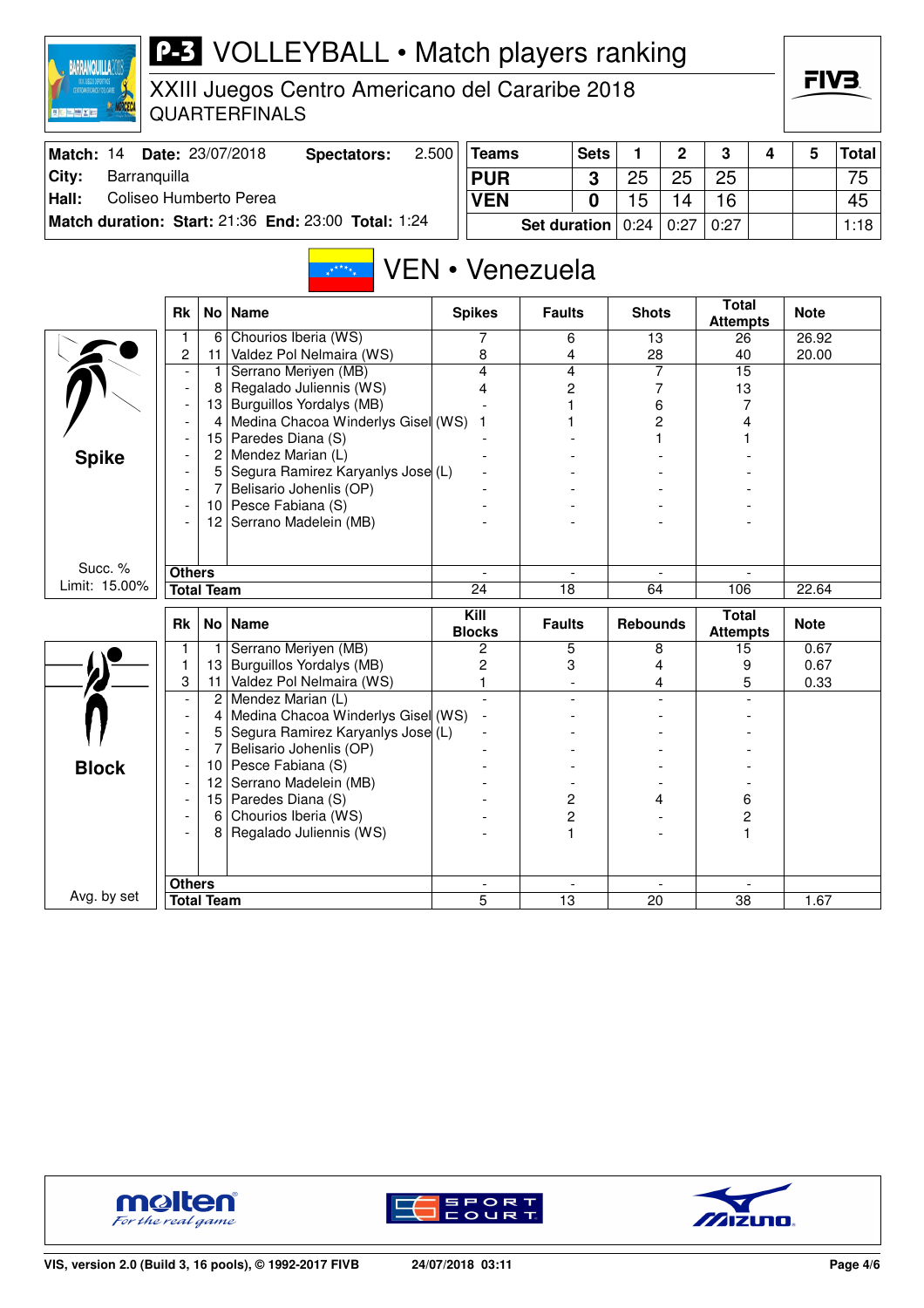

# **P-3** VOLLEYBALL • Match players ranking

XXIII Juegos Centro Americano del Cararibe 2018 QUARTERFINALS

| Match: 14 | <b>Date: 23/07/2018</b>                             | Spectators: | 2.500 | <b>Teams</b>                                   | <b>Sets</b> |    |    | 3  |  | <b>Total</b>    |
|-----------|-----------------------------------------------------|-------------|-------|------------------------------------------------|-------------|----|----|----|--|-----------------|
| City:     | Barranquilla                                        |             |       | <b>PUR</b>                                     |             | つに | 25 | 25 |  | 75 <sub>1</sub> |
| Hall:     | Coliseo Humberto Perea                              |             |       | <b>VEN</b>                                     |             |    | 14 | 16 |  | 45              |
|           | Match duration: Start: 21:36 End: 23:00 Total: 1:24 |             |       | <b>Set duration</b>   $0:24$   $0:27$   $0:27$ |             |    |    |    |  | 1:18            |

#### VEN • Venezuela  $\frac{1}{16}$  \* \* \*  $\frac{1}{16}$

|              | <b>Rk</b>                |                   | No Name                            | <b>Aces</b>    | <b>Faults</b>  | <b>Serve</b><br><b>Hits</b> | <b>Total</b><br><b>Attempts</b> | <b>Note</b> |
|--------------|--------------------------|-------------------|------------------------------------|----------------|----------------|-----------------------------|---------------------------------|-------------|
|              | 1                        | 15                | Paredes Diana (S)                  | 1              | $\equiv$       | 11                          | 12                              | 0.33        |
|              |                          | $\mathbf{2}$      | Mendez Marian (L)                  | $\mathbf{r}$   |                | $\blacksquare$              | $\overline{a}$                  |             |
|              | $\blacksquare$           | 4                 | Medina Chacoa Winderlys Gisel (WS) |                |                | 2                           | $\overline{c}$                  |             |
|              | $\overline{\phantom{a}}$ | 5                 | Segura Ramirez Karyanlys Jose (L)  |                |                |                             |                                 |             |
|              | $\overline{\phantom{a}}$ | 6                 | Chourios Iberia (WS)               |                |                | 6                           | 6                               |             |
|              | $\overline{\phantom{a}}$ | 7                 | Belisario Johenlis (OP)            |                |                |                             |                                 |             |
|              |                          | 11                | Valdez Pol Nelmaira (WS)           |                |                | 9                           | 9                               |             |
| <b>Serve</b> | $\overline{\phantom{a}}$ |                   | 12 Serrano Madelein (MB)           |                |                |                             |                                 |             |
|              | $\overline{\phantom{a}}$ | 1.                | Serrano Meriyen (MB)               |                | 1              | 3                           | 4                               |             |
|              | $\overline{a}$           |                   | 13 Burguillos Yordalys (MB)        |                | $\overline{c}$ | 5                           | 7                               |             |
|              | $\overline{\phantom{a}}$ | 8                 | Regalado Juliennis (WS)            |                | $\overline{c}$ | 4                           | 6                               |             |
|              |                          |                   | 10 Pesce Fabiana (S)               |                | 1              |                             | 1                               |             |
|              |                          |                   |                                    |                |                |                             |                                 |             |
|              |                          |                   |                                    |                |                |                             |                                 |             |
|              | <b>Others</b>            |                   |                                    | $\blacksquare$ | $\blacksquare$ | $\overline{\phantom{a}}$    |                                 |             |
| Avg. by set  |                          | <b>Total Team</b> |                                    |                | 6              | 40                          | 47                              | 0.33        |
| <b>Team</b>  |                          |                   | Opponent errors & Team faults      | 15             | 4              |                             | 19                              |             |
|              |                          |                   |                                    |                |                |                             |                                 |             |
|              | Rk                       |                   | No   Name                          | <b>Digs</b>    | <b>Faults</b>  | <b>Receptions</b>           | <b>Total</b><br><b>Attempts</b> | <b>Note</b> |
|              | 1                        | 5 <sup>1</sup>    | Segura Ramirez Karyanlys Jose (L)  | 13             | 9              | 6                           | 28                              | 4.33        |
|              | $\overline{c}$           | 6                 | Chourios Iberia (WS)               | 11             | 3              | 5                           | 19                              | 3.67        |
|              | 3                        | 11                | Valdez Pol Nelmaira (WS)           | 4              | 3              | 5                           | 12                              | 1.33        |
|              | 3                        | 15                | Paredes Diana (S)                  | 4              | 3              | 5                           | 12                              | 1.33        |
|              | 5                        | $\overline{4}$    | Medina Chacoa Winderlys Gisel (WS) | 3              | 1              | 7                           | 11                              | 1.00        |
|              | 5                        | 8                 | Regalado Juliennis (WS)            | 3              | $\overline{c}$ | 3                           | 8                               | 1.00        |
|              | $\overline{7}$           | $\mathbf{1}$      | Serrano Meriyen (MB)               | $\mathbf{1}$   | $\overline{2}$ | $\overline{c}$              | 5                               | 0.33        |
| <b>Dig</b>   | $\overline{\phantom{a}}$ |                   | 2 Mendez Marian (L)                | $\overline{a}$ |                | $\overline{a}$              |                                 |             |
|              | $\overline{\phantom{a}}$ | $\overline{7}$    | Belisario Johenlis (OP)            |                |                |                             |                                 |             |
|              | $\overline{a}$           |                   | 10 Pesce Fabiana (S)               |                |                |                             |                                 |             |
|              | $\overline{\phantom{a}}$ | 12                | Serrano Madelein (MB)              |                |                |                             |                                 |             |
|              |                          | 13                | Burguillos Yordalys (MB)           |                | $\overline{c}$ | 4                           | 6                               |             |
|              |                          |                   |                                    |                |                |                             |                                 |             |
|              |                          |                   |                                    |                |                |                             |                                 |             |
|              | <b>Others</b>            |                   |                                    | $\mathbf{r}$   |                |                             |                                 |             |
| Avg. by set  |                          | <b>Total Team</b> |                                    | 39             | 25             | 37                          | 101                             | 13.00       |